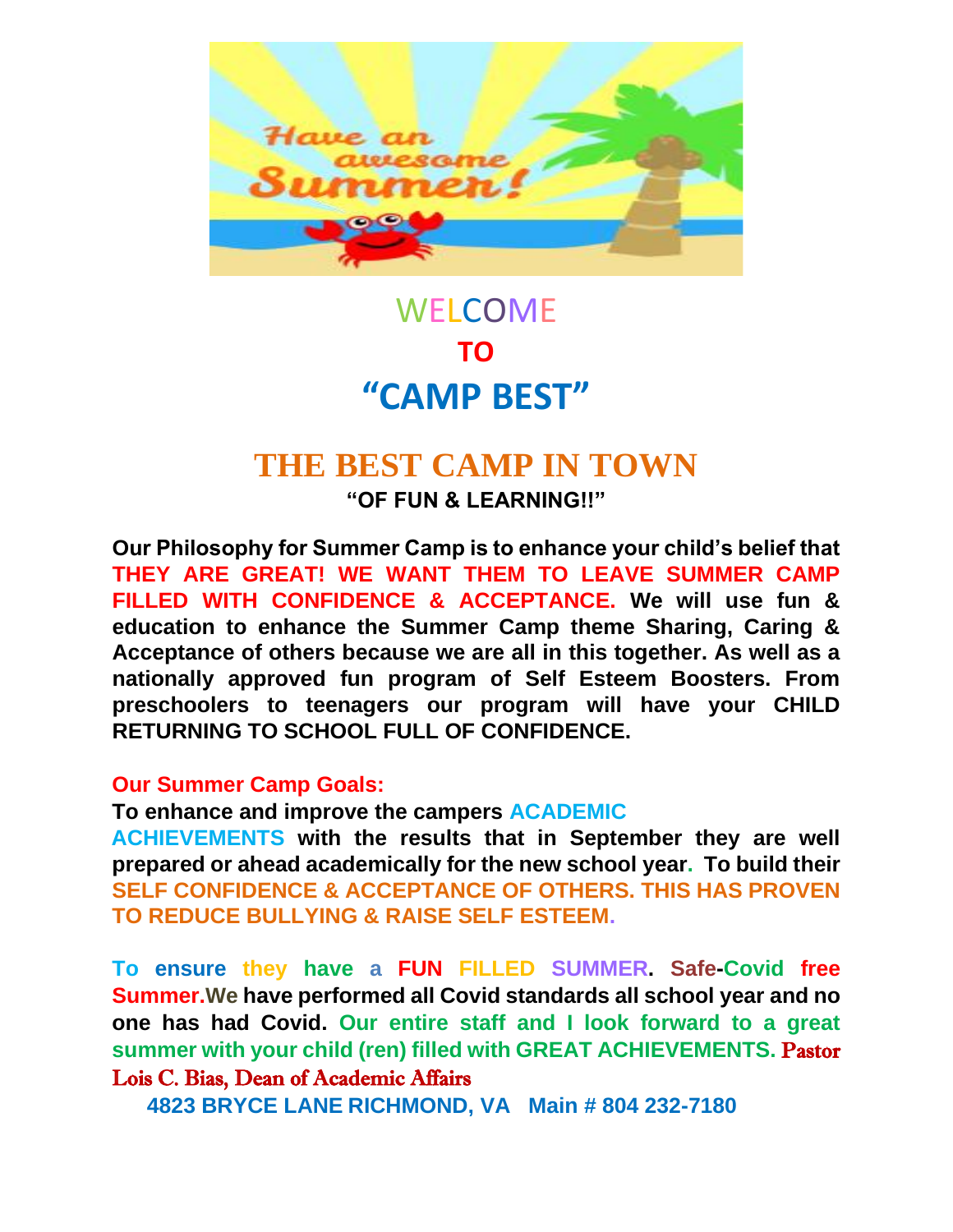#### **ENROLLMENT POLICY**

**Precious Blessings Academy/ Rhema Preparatory Academy offer a full day Summer Camp program. Children are enrolled on a first come first serve basis. When all vacancies are full, new comers will be placed on a waiting list and will be enrolled in the order in which their applications are received. An initial visit by the parent and child is required before the child is enrolled. All required forms must be submitted before any child may be accepted at Camp Best. These are the forms needed for enrollment Birth Certificate, Immunization Record, and Up to date Yearly Physical form from your child's doctor, PBA (Camp Best) application and contract, parents state Id and Social Security Number. These are required by the VA state law.** 

#### **APPLICATION PROCESS**

**Applications are accepted Monday-Friday in the office or online. There is a non-refundable registration fee of \$100.00.** 

#### **CAMP HOURS OF OPERATION**

**SUMMER CAMP BEGINS: JUNE 20, 2022– AUGUST 19,2022 9 WEEKS OF FULL DAY FUN & EDUCATION. WE WILL OPEN AT 6:30AM TO 3:30PM- A FULL 9 HOURS OF CAMP. SUMMER CAMP CAMPERS CANNOT COME TO CAMP AFTER 9AM UNLESS PRE-APPROVED). EXTENDED CAMP BEGINS AT 3:30PM AND ENDS AT 6PM.** 

#### **FEE POLICY**

**The fee for campers who attend summer camp FULL DAY and leave camp no later than 3:30pm is \$80 a week .The additional fee for a camper who stays at camp after 3:30pm for our EXTENDED DAY CAMP is \$25.00 a week extra. IF A CAMPER IS HERE ANY TIME AFTER 3:30PM THE PARENT/GUARDIAN IS RESPONSIBLE FOR AN ADDITIONAL \$25.00 FOR EXTENDED DAY CAMP** 

 **YOU ARE RESPONSIBLE TO PAY FOR THE ENTIRE 9 WEEKS OF CAMP, IF CAMPER ATTENDS ONE DAY, NO DAYS IN A WEEK OR ALL WEEK UNLESS ARRANGEMENTS ARE IDENTIFIED AT THE TIME OF REGISTRATION, SUCH AS VACATIONS.**

#### **PAYMENT POLICY**

**You must pay your camp fee on Monday morning by 9am of each new week. You may pay bi-weekly or monthly in advance or you may pay the entire 9 weeks at time of registration. After Monday at 9:00am your payment is considered late. There is a late fee of \$50.00 due no later than Tuesday by 9:00 am. Holiday late fee is \$60.00 .If this is not paid or acceptable arrangements are made then your child will not be accepted back into the camp on Tuesday morning until your account is brought up to date. If your bill is not paid nor arrangements for payment within 2 weeks we will pursue other legal answers of payment.** 

**Breakfast, Lunch and Snacks are provided each day of Summer Camp at no added cost for all campers. SUMMER CAMP IS A TAX DEDUCTIBLE FEE. OUR ACCOUNTING OFFICE WILL DISTRIBUTE THESE FORMS**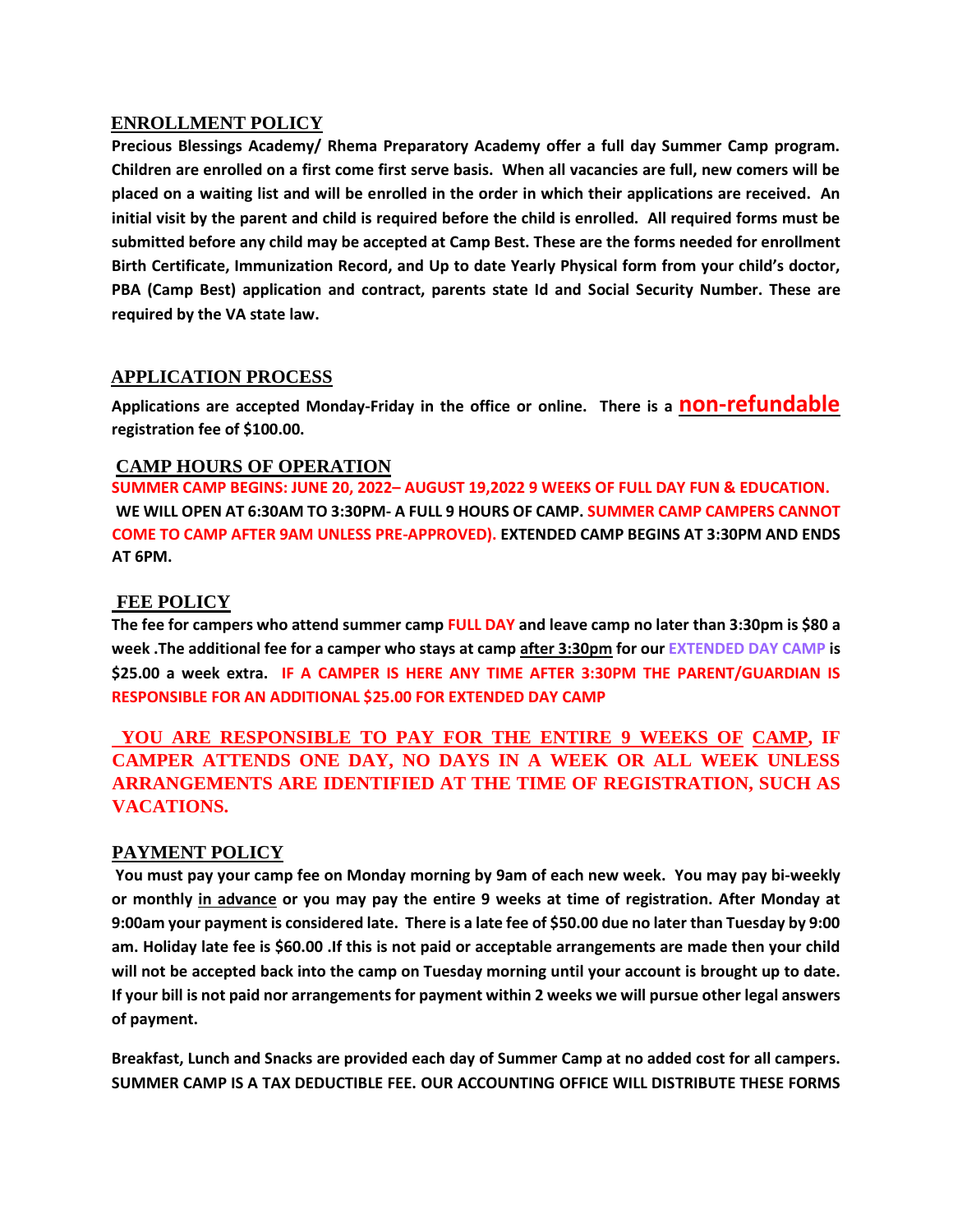**ON JAN.31.23. Please call on the first week of January if you want this form. WE DO NOT ACCEPT CASH. WE ACCEPT VISA, MASTERCARD, & AMERICAN EXPRESS.**

#### **ACTIVITIES FEES**

**.** 

**All activities off campus are an extra cost.**

#### **WITHDRAWAL POLICY**

**Please notify your camper's teacher as soon as possible in advance concerning withdrawal. Unless there is a proven emergency all 10 weeks of camp fees must be paid.** 

#### **ARRIVALS AND DEPARTURES**

**All campers must be signed in/out by the parent or guardian before the child may be left or retrieved from the camp. Any Person's name that is not on your pick up list will not be allowed to take your child from the building. You may write us and request to release your child to someone you do not have on your list. We will call and verify your written communication. They will have to have proof of identity, driver's license or VA State picture I.D for scanning.**

**You will have to give us their name, address and description. We will not comply unless these methods are followed.** 

#### **EMERGENCY CONTACT WE MUST BE ABLE TO REACH YOU FOR THE ENTIRE DAY YOUR CHILD**

**OR CHILDREN ARE AT SUMMER CAMP. THIS IS A NO OPTION ON THIS REQUIREMENT. CHILDREN CAN BECOME ILL OR INJURED AND WE NEED TO HAVE IMMEDIATE CONTACT WITH OUR PARENTS.** 

#### **HEALTH & SAFETY – COVID 19**

**All students will have their temperature checked before entering camp by camp nurse. All bags, blankets, bottom of shoes, etc. will be sprayed with germicide disinfectant. We want to stop the spread of any kind of infections as much as possible. To help with that effort we are asking all parents not to bring your child to camp school with a fever, chills, open sores, ringworm, colds, pink eye, lice, vomiting, early stages of chicken poxes severe coughing or excessive and constant runny nose. If these symptoms appear we will call you immediately to pick up your child or not receive them for that day. Our facility is cleaned with a 24hr germicide a minimum of 3 times a day walls, carpet, lights, classrooms, restrooms hallways are all included. All people entering our facility are checked for fever, given hand sanitizer & bottom of shoes disinfected, bags sprayed & MUST WEAR A MASK. No camper is allowed to enter camp with a fever and a dry cough. If child is absent they must have a doctor's note when they return.**

**IF A PARENT FAILS TO PICK UP HIS/HER CHILD UP ON TIME WE WILL MAKE EVERY ATTEMPT TO CONTACT PARENTS AND ALL PERSONS ON THE CONTACT LIST OR CONTACTS US AT THE CAMP, THE CHILD**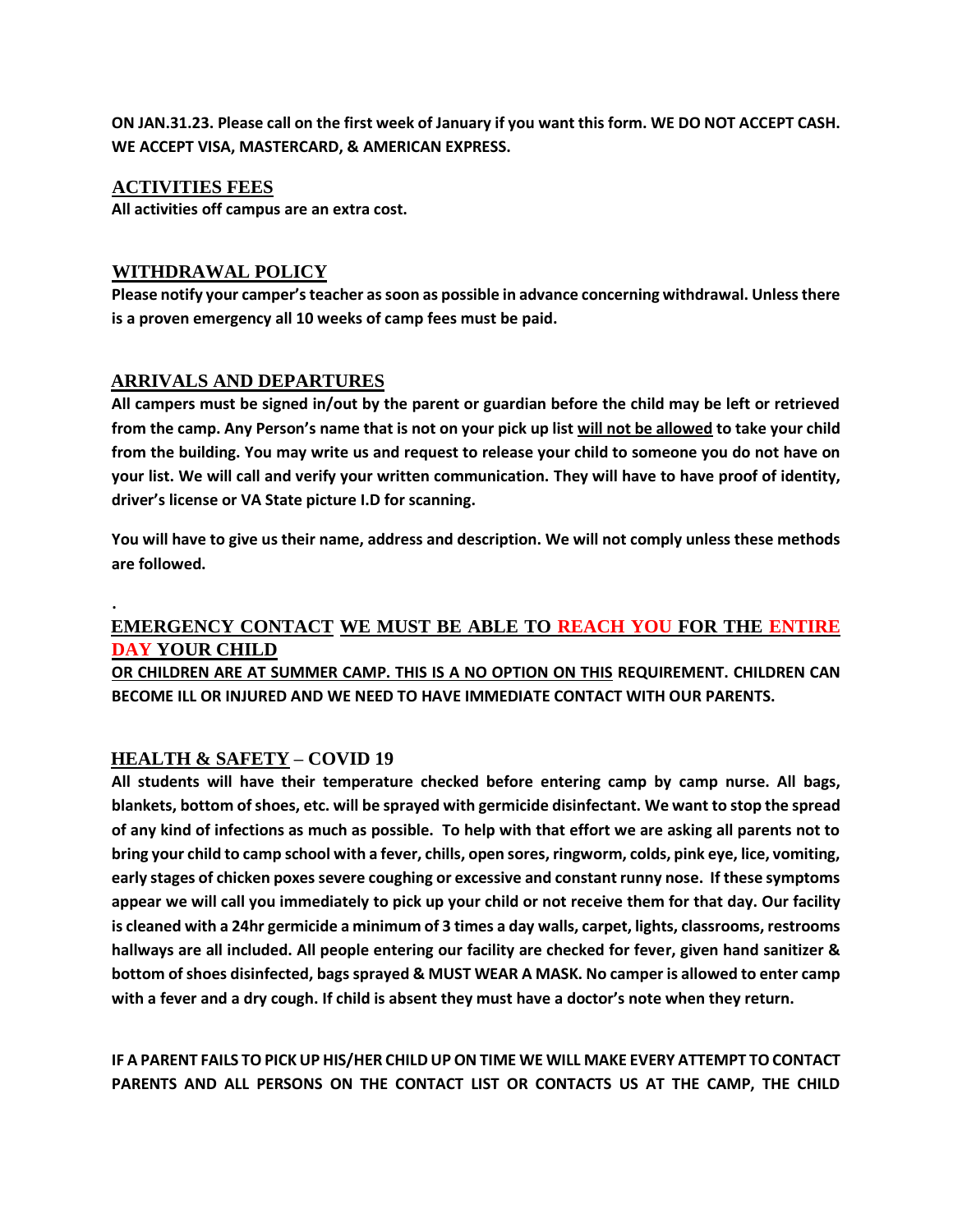**PROTECTIVE SERVICE UNIT OF THE DEPARTMENT OF SOCIAL SERVICES WILL BE CALLED, AFTER FAILING TO REACH YOU & ALL LISTED CONTACTS. THIS IS A REQUIREMENT OF THE VA STATE LAW.** 

#### **LICENSURE**

**We are under the religious exempt licensure of the State Social Services and the State of Virginia Department of Education.** 

#### **HEALTH REQUIREMENTS FOR STAFF**

**Every staff member has received an annual physical by a practicing physician to assure they are free from any disability, or communicable disease, which would prevent them from caring for your child. Every staff has had Covid negative testing.**

#### **HANDWASHING PROCEDURES**

**All employees have gone through a class on proper hand washing procedures. Our schedule for hand washing for staff is as follows: when they enter the center before and after each meal, and after each toileting. After they return from outdoor play and when hands have been in contact with anybody secretion (nasal or oral). Each child will be instructed as to proper hand washing procedure.** 

#### **EMPLOYEE QUALIFICATIONS**

**Each staff member is screened for education, previous employment, criminal background check by city and state officials and their abilities to teach and work with children. Each selected staff member goes through a complete training program after acceptance of employment. The areas covered are First Aid, our educational curriculum, proper discipline, hand washing, abuse and neglect classes how to spot it and computer training. This will enable them to become well versed in the high standards that we require here at PBA. Each employee will receive a minimum of 20 hours of continuing education training each year. We encourage each teacher to further their education with courses relevant to their career.**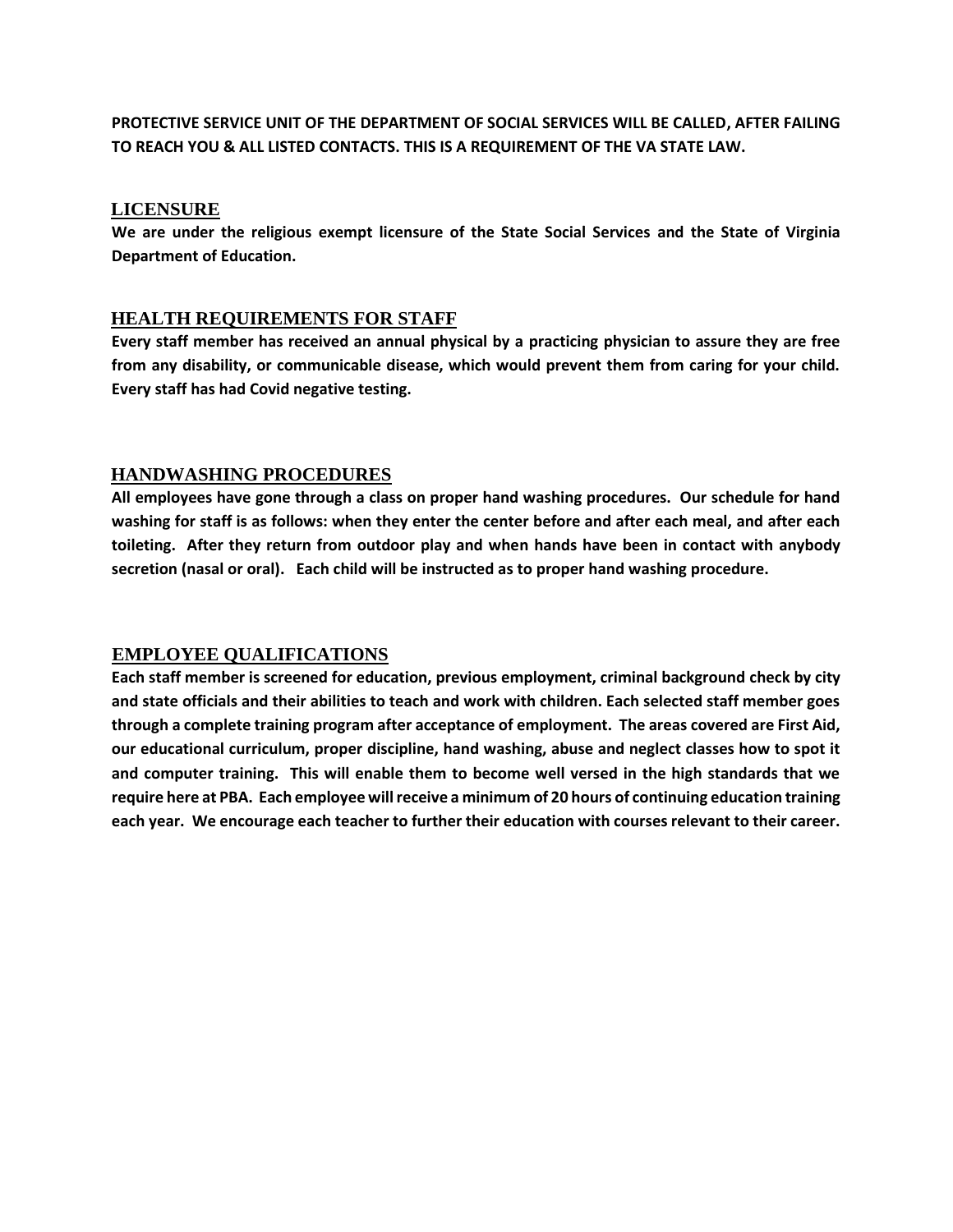#### **PUBLIC LIABILITY INSURANCE PBA/RPA is covered by liability insurance.**

# **CPR/FIRST AID CERTIFICATION All staff teachers are CPR/FIRST AID certified.**

## **MEDICATION ADMINISTRATION – School Nurse- Mrs. Yvonne Ramsey-Peart 36 yrs. of LPN Nursing.**

**Our camp is a VA State Certified Center to administer medication .When we are asked to give medication Parents/Guardians must fill out a MAT form.**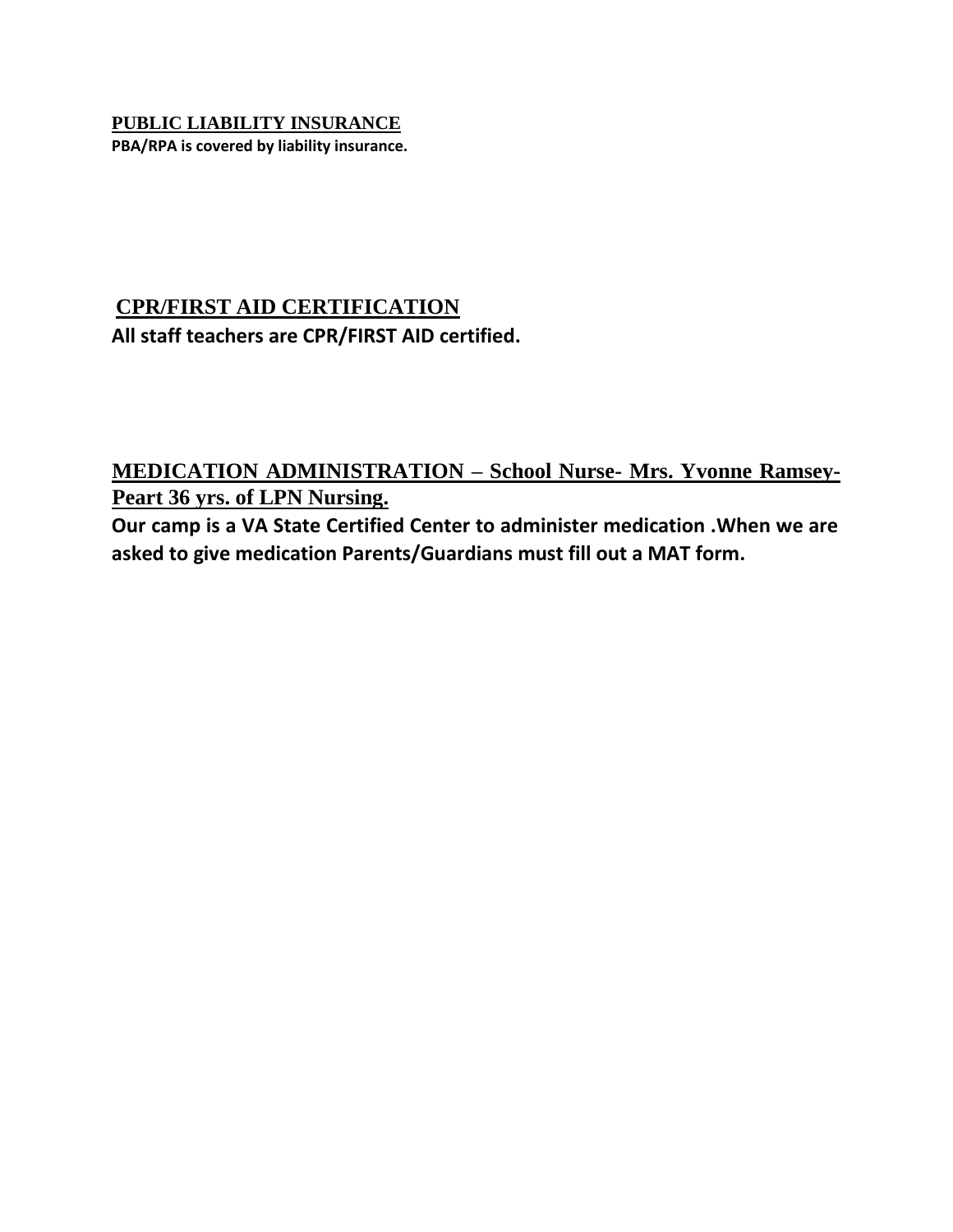## **PBA/RPA CAMP BEST SUMMER CAMP** PRE-ADMISSION **REGISTRATION FORM**

#### 2022

# **Campers Name**  $Sex: M \square F \square$  $(Last)$ (First) (Middle)  $M/D/Y$ Admission Date **Material Contract Contract Contract Contract Contract Contract Contract Contract Contract Contract Contract Contract Contract Contract Contract Contract Contract Contract Contract Contract Contract Contract** Occupation **contract the contract of the contract of the contract of the contract of the contract of the contract of the contract of the contract of the contract of the contract of the contract of the contract of the contr Business Address Business Phone #**

E-mail Address DAD Cell #: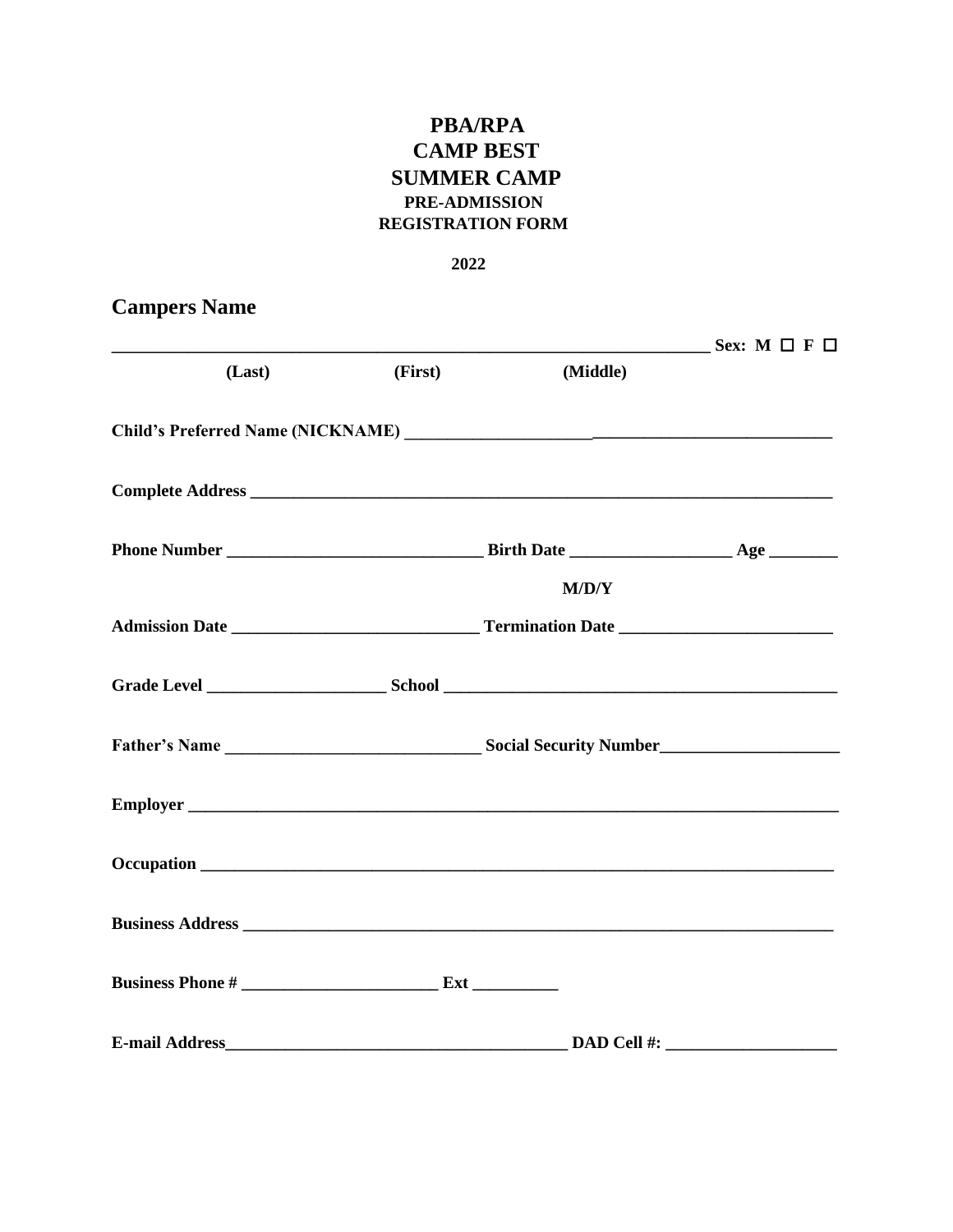|                        | Married? $\square$ Separated? $\square$ Divorced? $\square$ |               |  |  |
|------------------------|-------------------------------------------------------------|---------------|--|--|
| PICK UP YOUR CHILD/REN | PLEASE LIST ALL PERSONS NAME AND PHONE # AUTHORIZED TO      |               |  |  |
| <b>NAME</b>            | <b>RELATIONSHIP</b>                                         | <b>PHONE#</b> |  |  |
|                        |                                                             |               |  |  |
|                        | IS THERE ANYONE YOU WISH NOT TO PICK UP YOUR CHILD/REN      |               |  |  |
| <b>NAME</b>            | <b>RELATIONSHIP TO CHILD</b>                                |               |  |  |
|                        |                                                             |               |  |  |
|                        |                                                             |               |  |  |
|                        |                                                             |               |  |  |
|                        |                                                             |               |  |  |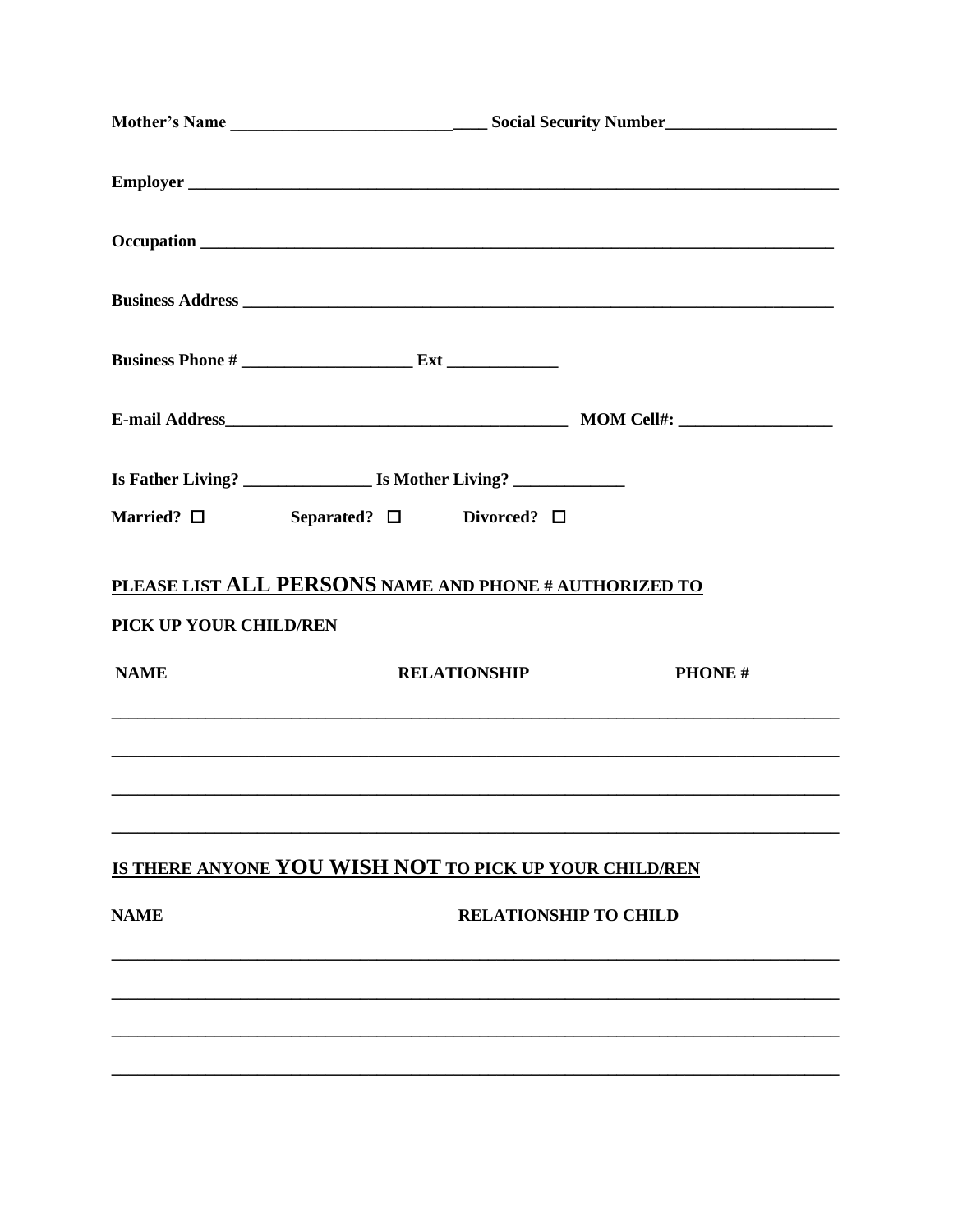**PLEASE LIST ANY HEALTH CONCERNS OR FOOD ALLERGIES, Such as peanuts asthma etc.**

|                                                  | Is your child generally: (circle each one that applies to your child)                                                                              |  |                                                                                                                       |  |  |
|--------------------------------------------------|----------------------------------------------------------------------------------------------------------------------------------------------------|--|-----------------------------------------------------------------------------------------------------------------------|--|--|
| $\Box$ Angry $\Box$ Happy                        | $\Box$ Cooperative $\Box$ Shy $\Box$ Competitive $\Box$ Aggressive $\Box$ Sensitive $\Box$ Submissive                                              |  |                                                                                                                       |  |  |
|                                                  | Usually does your child do what is asked of him/her? $\Box$ Yes $\Box$ No $\Box$ Sometimes                                                         |  |                                                                                                                       |  |  |
|                                                  | PLEASE LIST OTHER BEHAVIOR CHARACTERISTICS THAT APPLY TO YOUR CHILD SO<br>THAT HIS/HER TEACHER CAN HAVE A BASIS OF YOUR CHILD'S BEHAVIOR PATTERNS. |  |                                                                                                                       |  |  |
|                                                  |                                                                                                                                                    |  | <u> 1989 - Johann Barn, amerikan bernama di sebagai bernama di sebagai bernama di sebagai bernama di sebagai bern</u> |  |  |
|                                                  |                                                                                                                                                    |  |                                                                                                                       |  |  |
| CENTER REPRESENTATIVE SIGNATURE ________________ |                                                                                                                                                    |  | <b>DATE</b>                                                                                                           |  |  |